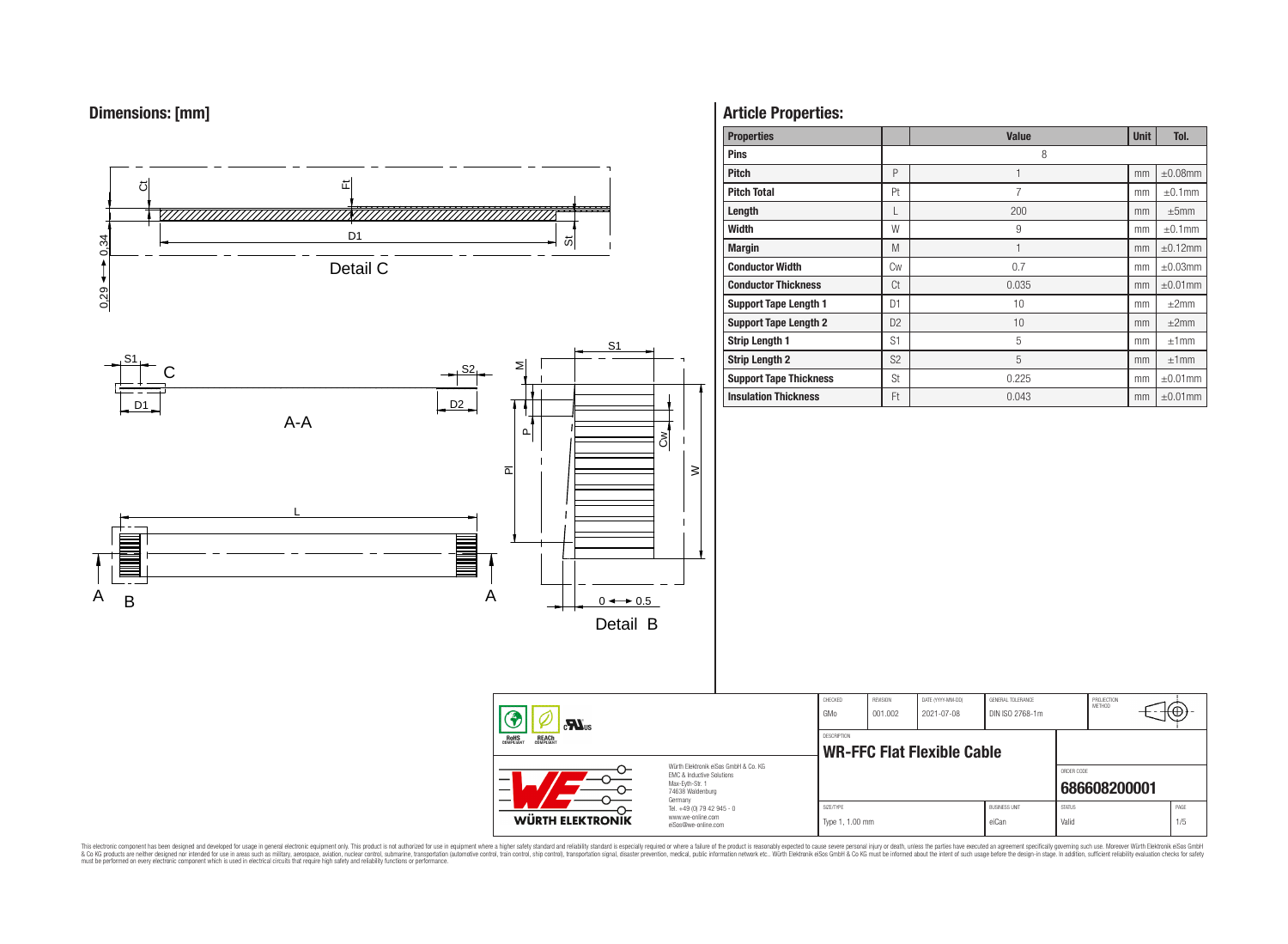## **Kind Properties:**

| <b>Duruping</b> | ററ<br>20 Mating cycles |
|-----------------|------------------------|

# **Material Properties:**

| IVIALEITAI PTODEITIES. |             | <b>cULus Approval</b>        | E328849 |
|------------------------|-------------|------------------------------|---------|
| l Insulator Material   | PET (White) |                              |         |
| Tape Material          | PET (Blue)  | <b>Packaging Properties:</b> |         |
| l Contact Material     | Copper      | Packaging                    | Bag     |
| <b>Contact Plating</b> | 1 in        |                              |         |

# **General Information:**

| Operating Temperature                   | -30 up to +105 $^{\circ}$ C |
|-----------------------------------------|-----------------------------|
| <b>Heat Resistance</b>                  | 110 °C x 96 HRS             |
| <b>Flammability Rating according to</b> | UL SUB.758                  |
| <b>Moisture Resistance</b>              | 40 °C. 95 % RH x 96 HRS     |

# **Electrical Properties:**

| <b>Properties</b>            |           | <b>Test conditions</b> | <b>Value</b> | Unit      | Tol. |
|------------------------------|-----------|------------------------|--------------|-----------|------|
| <b>Rated Current</b>         | ΙR        |                        |              | A         | max. |
| <b>Working Voltage</b>       |           |                        | 60           |           |      |
| <b>Insulation Resistance</b> | $R_{ISO}$ | 500 V (DC)             | 1000         | MΩ        | min. |
| <b>Withstanding Voltage</b>  |           | min No Breakdown       | 500          | V(AC)     |      |
| <b>Conductor Resistance</b>  | R         |                        | 1.09         | 0/m       | max. |
| <b>Contact Resistance</b>    | R         |                        | 20           | $m\Omega$ | max. |

# **Mechanical Properties:**

| <b>Properties</b>              | <b>Test conditions</b> | Value | <b>Unit</b>       | Tol. |
|--------------------------------|------------------------|-------|-------------------|------|
| <b>Elongation of Insulator</b> |                        | 60    | $\frac{0}{0}$     | min. |
| <b>Tensile strength</b>        |                        | 35    | N/mm <sup>2</sup> | min. |
| <b>Flexing test</b>            | $180^\circ$            | 20    | Times             | min. |
| <b>Abrasion</b>                |                        | 10000 | Times             | min. |

# **Certification: RoHS Approval RoHS Approval Compliant** [2011/65/EU&2015/863] **REACh Approval REACh Approval Conform or declared [(EC)1907/2006]**

| <b>Packaging Properties:</b> |     |
|------------------------------|-----|
| Packaging                    | Bad |

| $\sum_{s}$                                     |                                                                                                                     | CHECKED<br>GMo               | REVISION<br>001.002 | DATE (YYYY-MM-DD)<br>2021-07-08 | GENERAL TOLERANCE<br>DIN ISO 2768-1m |                        | PROJECTION<br><b>METHOD</b> | πΨ          |  |
|------------------------------------------------|---------------------------------------------------------------------------------------------------------------------|------------------------------|---------------------|---------------------------------|--------------------------------------|------------------------|-----------------------------|-------------|--|
| <b>REACH</b><br>COMPLIANT<br>ROHS<br>COMPLIANT |                                                                                                                     | DESCRIPTION                  |                     | WR-FFC Flat Flexible Cable      |                                      |                        |                             |             |  |
|                                                | Würth Elektronik eiSos GmbH & Co. KG<br>FMC & Inductive Solutions<br>Max-Eyth-Str. 1<br>74638 Waldenburg<br>Germany |                              |                     |                                 |                                      | ORDER CODE             | 686608200001                |             |  |
| WÜRTH ELEKTRONIK                               | Tel. +49 (0) 79 42 945 - 0<br>www.we-online.com<br>eiSos@we-online.com                                              | SIZE/TYPE<br>Type 1, 1.00 mm |                     |                                 | <b>BLISINESS LINIT</b><br>eiCan      | <b>STATUS</b><br>Valid |                             | PAGE<br>2/5 |  |

This electronic component has been designed and developed for usage in general electronic equipment only. This product is not authorized for subserved requipment where a higher selection equipment where a higher selection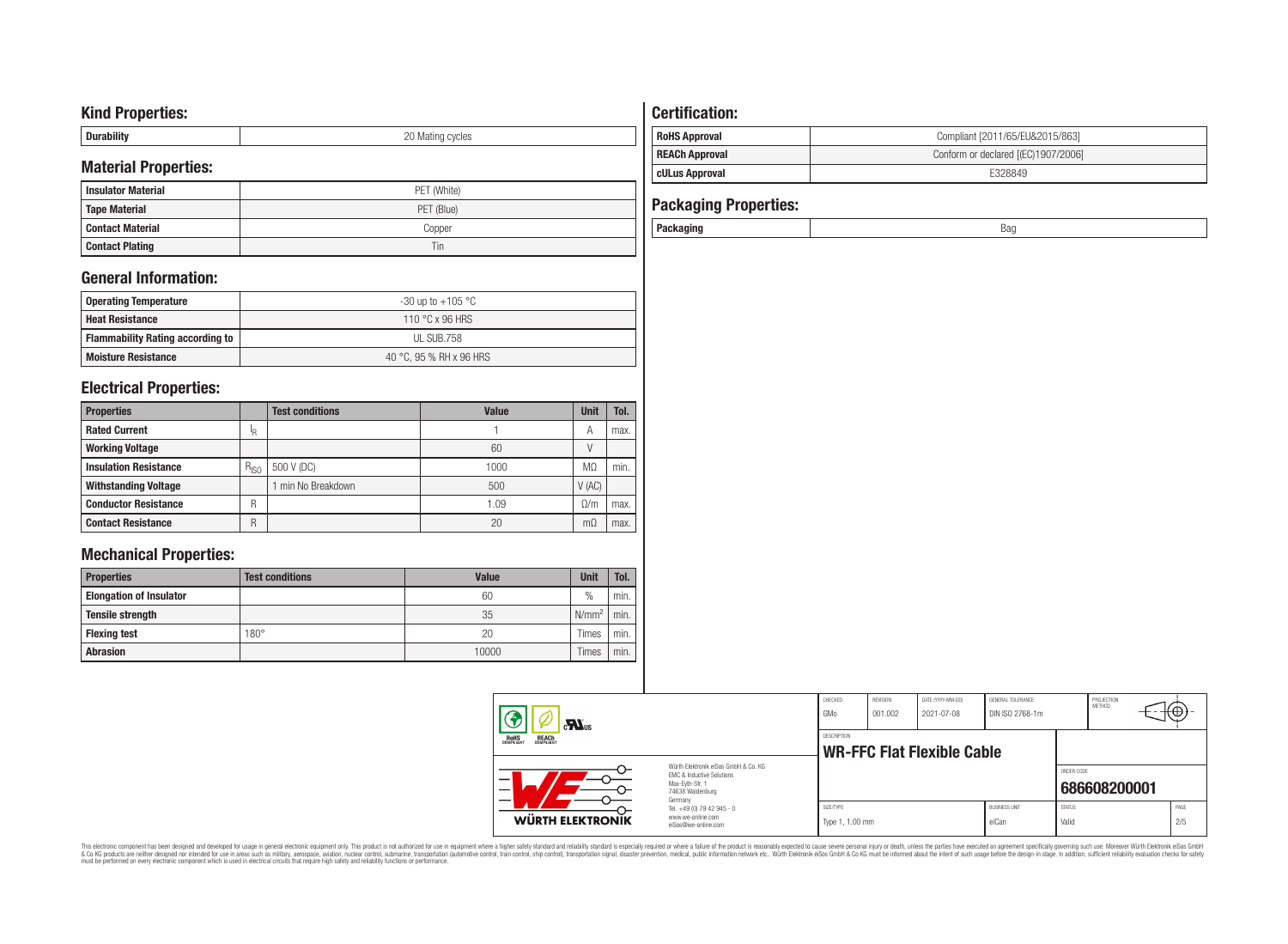



This electronic component has been designed and developed for usage in general electronic equipment only. This product is not authorized for subserved requipment where a higher selection equipment where a higher selection

**WÜRTH ELEKTRONIK** 

www.we-online.com eiSos@we-online.com PROJECTION<br>METHOD

łΘ

**[686608200001](https://www.we-online.com/catalog/en/article/686608200001)**

ORDER CODE

SIZE/TYPE BUSINESS UNIT STATUS PAGE Type 1, 1.00 mm eiCan value of the Valid 3/5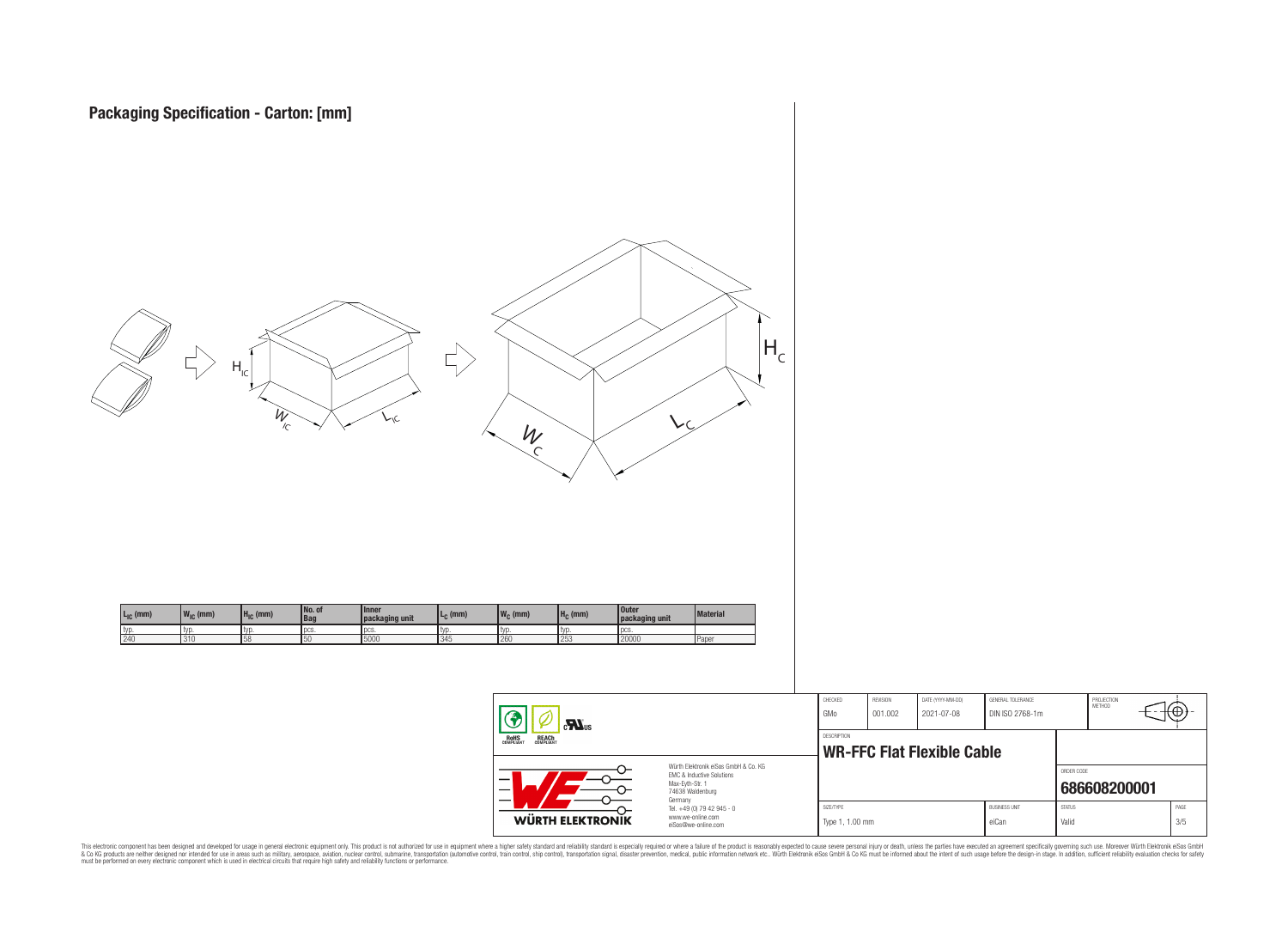# **Cautions and Warnings:**

## **The following conditions apply to all goods within the product series of the Connectors of Würth Elektronik eiSos GmbH & Co. KG:**

#### **General:**

- This mechanical component is designed and manufactured for use in general electronic equipment.
- Würth Elektronik must be asked for written approval (following the PPAP procedure) before incorporating the components into any equipment in fields such as military, aerospace, aviation, nuclear control, submarine, transportation (automotive control, train control, ship control), transportation signal, disaster prevention, medical, public information network, etc. where higher safety and reliability are especially required and/or if there is the possibility of direct damage or human injury.
- Mechanical components that will be used in safety-critical or high-reliability applications, should be pre-evaluated by the customer.
- The mechanical component is designed and manufactured to be used within the datasheet specified values. If the usage and operation conditions specified in the datasheet are not met, the component may be damaged or dissolved.
- Do not drop or impact the components, the component may be damaged.
- Prevent any damage or scratches on the component, especially on the actuator.
- Direct mechanical impact to the product shall be prevented (e.g overlapping of the PCB's).
- Würth Elektronik products are qualified according to international standards, which are listed in each product reliability report. Würth Elektronik does not warrant any customer qualified product characteristics beyond Würth Elektroniks' specifications, for its validity and sustainability over time.
- The responsibility for the applicability of the customer specific products and use in a particular customer design is always within the authority of the customer. All technical specifications for standard products do also apply to customer specific products.
- The mechanical component is designed to be used along with Würth Elektronik counterparts and tools. Würth Elektronik cannot ensure the reliability of these components while being used with other products.

## **Product Specific:**

### **Soldering:**

- The solder profile must comply with the technical product specifications. All other profiles will void the warranty.
- All other soldering methods are at the customers' own risk.

### **Cleaning and Washing:**

- Washing agents used during the production to clean the customer application might damage or change the characteristics of the component, body, pins and termination. Washing agents may have a negative effect on the long-term functionality of the product.
- Using a brush during the cleaning process may deform function relevant areas. Therefore, we do not recommend using a brush during the PCB cleaning process.

#### **Potting and Coating:**

• If the product is potted in the customer application, the potting material might shrink or expand during and after hardening. Shrinking could lead to an incomplete seal, allowing contaminants into the components. Expansion could damage the components. We recommend a manual inspection after potting or coating to avoid these effects.

#### **Storage Conditions:**

- A storage of Würth Elektronik products for longer than 12 months is not recommended. Within other effects, the terminals may suffer degradation, resulting in bad solderability. Therefore, all products shall be used within the period of 12 months based on the day of shipment.
- Do not expose the components to direct sunlight.
- The storage conditions in the original packaging are defined according to DIN EN 61760-2.
- The storage conditions stated in the original packaging apply to the storage time and not to the transportation time of the components.

### **Packaging:**

• The packaging specifications apply only to purchase orders comprising whole packaging units. If the ordered quantity exceeds or is lower than the specified packaging unit, packaging in accordance with the packaging specifications cannot be ensured.

#### **Handling:**

- Do not repeatedly operate the component with excessive force. It may damage or deform the component resulting in malfunction.
- In the case a product requires particular handling precautions, in addition to the general recommendations mentioned here before, these will appear on the product datasheet
- The temperature rise of the component must be taken into consideration. The operating temperature is comprised of ambient temperature and temperature rise of the component.The operating temperature of the component shall not exceed the maximum temperature specified.

These cautions and warnings comply with the state of the scientific and technical knowledge and are believed to be accurate and reliable. However, no responsibility is assumed for inaccuracies or incompleteness.

| $\sum_{s}$                                            |                                                                                                                     | CHECKED<br>GMo               | REVISION<br>001.002 | DATE (YYYY-MM-DD)<br>2021-07-08   | GENERAL TOLERANCE<br>DIN ISO 2768-1m |                        | PROJECTION<br>METHOD | ι₩          |
|-------------------------------------------------------|---------------------------------------------------------------------------------------------------------------------|------------------------------|---------------------|-----------------------------------|--------------------------------------|------------------------|----------------------|-------------|
| <b>ROHS</b><br>COMPLIANT<br><b>REACH</b><br>COMPLIANT |                                                                                                                     | DESCRIPTION                  |                     | <b>WR-FFC Flat Flexible Cable</b> |                                      |                        |                      |             |
| -<br>—                                                | Würth Elektronik eiSos GmbH & Co. KG<br>EMC & Inductive Solutions<br>Max-Eyth-Str. 1<br>74638 Waldenburg<br>Germany |                              |                     |                                   |                                      | ORDER CODE             | 686608200001         |             |
| WÜRTH ELEKTRONIK                                      | Tel. +49 (0) 79 42 945 - 0<br>www.we-online.com<br>eiSos@we-online.com                                              | SIZE/TYPE<br>Type 1, 1.00 mm |                     |                                   | <b>BUSINESS UNIT</b><br>eiCan        | <b>STATUS</b><br>Valid |                      | PAGE<br>4/5 |

This electronic component has been designed and developed for usage in general electronic equipment only. This product is not authorized for use in equipment where a higher safety standard and reliability standard si espec & Ook product a label and the membed of the seasuch as marked and as which such a membed and the such assume that income in the seasuch and the simulation and the such assume that include to the such a membed and the such